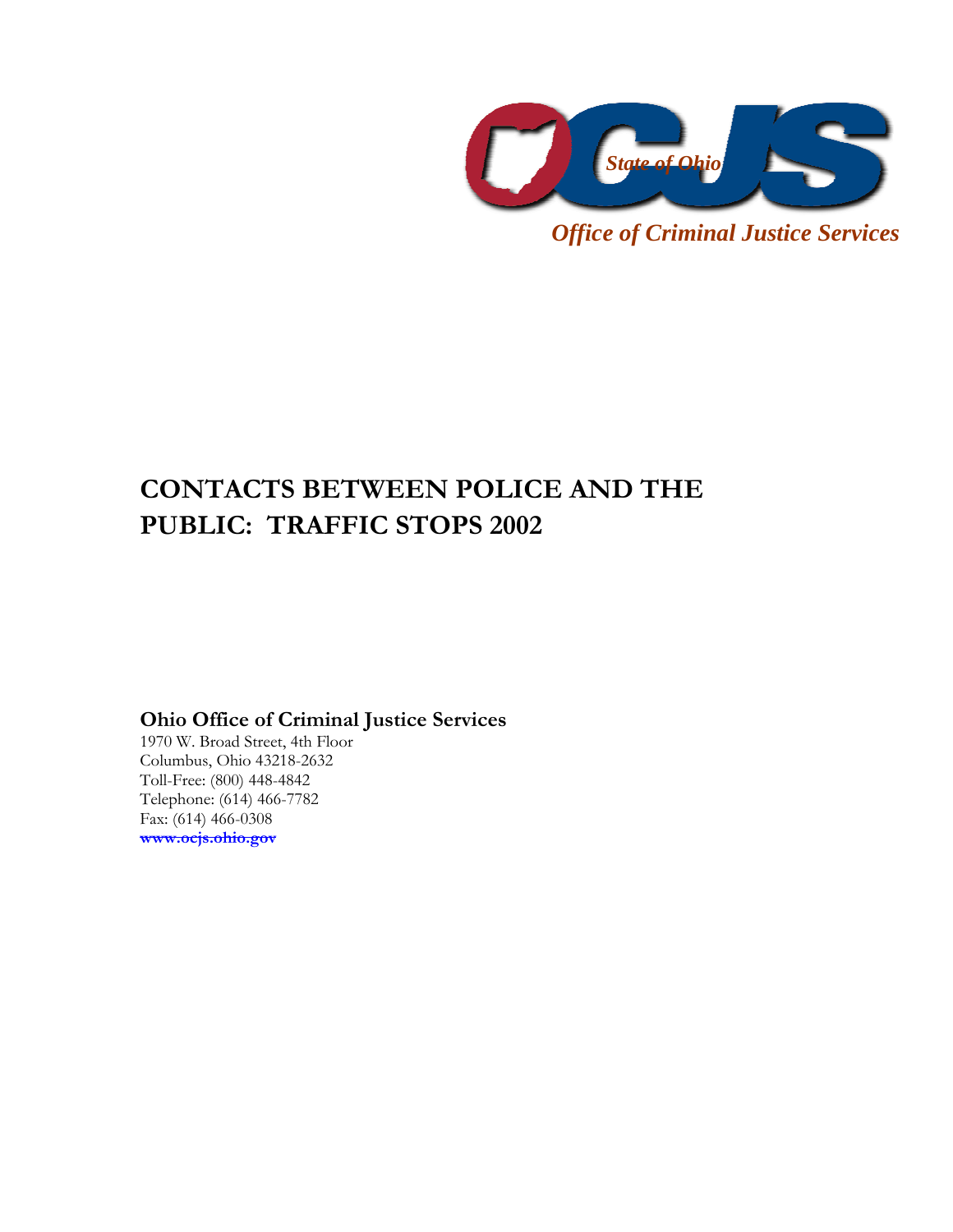#### CONTACTS BETWEEN POLICE AND THE PUBLIC: TRAFFIC STOP DATA 2002

In April 2005, the Bureau of Justice Statistics released the report *Contacts between Police and the Public: Findings from the 2002 National Survey*. The report is based on the Police-Public Contact Survey. Contained within this report are data on traffic stops, which are the most common reason for policeresident contact. In 2002, law enforcement pulled over 16.8 million drivers, or 8.7 percent of the Nation's driving population. This accounted for 37.1 percent of police-resident contact with residents age 16 and over. The following traffic stop data are taken from this report. The data are broken into three demographic categories: gender, race/Hispanic origin, and age. Differences within each category are noted.

## **Characteristic of drivers**1 **pulled over by law enforcement in 2002**

- Of the 16.8 million drivers stopped by law enforcement during the year:
	- o Gender: 61 percent of all drivers stopped in 2002 were male.
	- o Race/Hispanic origin: 77 percent were White; 11 percent were Black, and 10 percent were Hispanic
	- o Age: 37.9 percent were age 29 or under

## **Likelihood of driver being stopped**

- Nearly 1 out of every 11 drivers (8.7 percent) was pulled over by law enforcement in 2002. Of these:
	- o Gender. Male drivers were more likely than female drivers to be stopped by law enforcement. 10.6 percent of all male drivers were stopped by law enforcement, whereas 6.8 percent of all female drivers were stopped by law enforcement in 2002.
	- o Race/Hispanic origin. The likelihood of being stopped by police did not differ significantly among White, Black, and Hispanic drivers. 8.7 percent of all White drivers, 9.1 percent of all Black drivers, and 8.6 percent of all Hispanic drivers were stopped by law enforcement in 2002.
	- $\circ$  Age. Generally, the younger the driver, the greater the likelihood that he or she was pulled over by law enforcement. More than 27 percent of drivers age 16-29 were stopped by police.

#### **Reason for being stopped**

<u>.</u>

• The most frequently cited reason for being stopped was speeding (54.8 percent), followed by a record check (11.5 percent), a vehicle defect (9.3 percent), and a stop sign or stoplight violation (7.1 percent).

<sup>&</sup>lt;sup>1</sup> "driver" refers to an estimate of those in the U.S. population age 16 or older who drive a few times a year or more.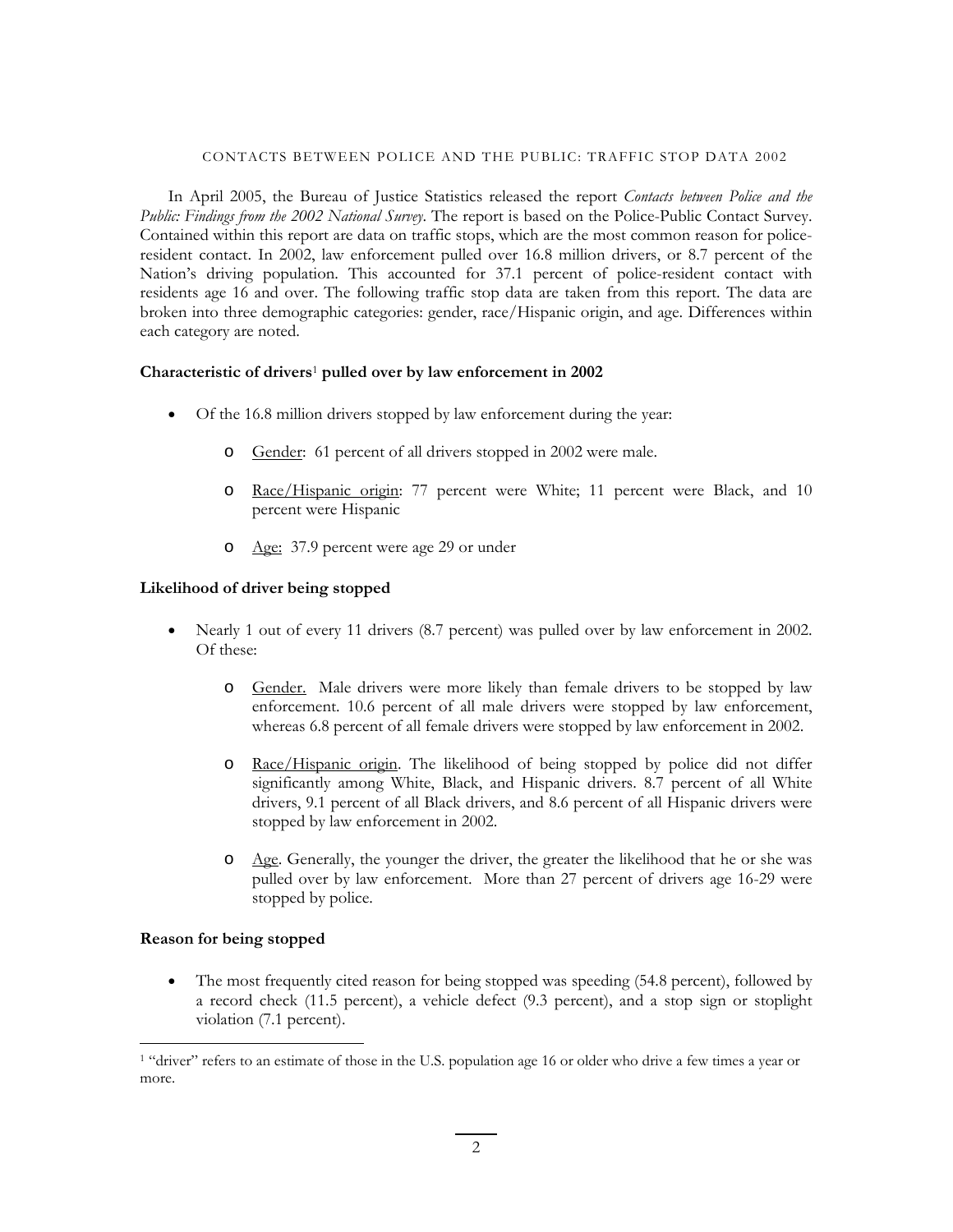- o Gender. Females were more likely than males to indicate the reason was "speeding," whereas males were more likely to indicate the reason was "vehicle defect," and somewhat more likely to indicate the reason was "seatbelt violation."
- o Race/Hispanic origin. Whites were more likely than Blacks and Hispanics to say the reason was "speeding." Hispanics were more likely than Whites and somewhat more likely than Blacks to say "vehicle defect." Blacks were more likely than Whites or Hispanics to say "record check."
- o Age. Drivers in their teens were more likely than drivers in their forties, fifties, or sixties to give "speeding" as their reason for being stopped. Drivers in their teens and twenties were also more likely than those in the older age categories to say "vehicle defect" was their reason for being stopped. Drivers in their teens and twenties were less likely than those in the older categories to say they were stopped for a "record check."

| Characteristic<br>of stopped<br>driver | Reason police gave for traffic stop |                                       |                   |                                        |                 |                       |                                        |                               |         |         |  |
|----------------------------------------|-------------------------------------|---------------------------------------|-------------------|----------------------------------------|-----------------|-----------------------|----------------------------------------|-------------------------------|---------|---------|--|
|                                        | Total                               | Speeding                              | Vehicle<br>defect | Roadside<br>check for<br>drunk drivers | Record<br>check | Seatbelt<br>violation | Illegal turn∕<br>lane change violation | Stop sign/light Other traffic | offense | Other   |  |
| Total                                  | 100%                                | 54.8%                                 | 9.3%              | 1.3%                                   | 11.5%           | 4.4%                  | 4.9%                                   | 7.1%                          | 4.2%    | 2.5%    |  |
| Gender                                 |                                     |                                       |                   |                                        |                 |                       |                                        |                               |         |         |  |
| Male                                   | 100%                                | 52.8%                                 | 10.6%             | 1.4%                                   | 11.5%           | 4.8%                  | 4.9%                                   | 6.7%                          | 4.4%    | 2.9%    |  |
| Female                                 | 100                                 | 57.9                                  | 7.4               | 1.1                                    | 11.5            | 3.7                   | 4.9                                    | 7.6                           | 3.9     | 1.9     |  |
| Race/Hispanic origin                   |                                     |                                       |                   |                                        |                 |                       |                                        |                               |         |         |  |
| White                                  | 100%                                | 57.0%                                 | 8.7%              | 1.3%                                   | 11.3%           | 4.4%                  | 4.5%                                   | 6.5%                          | 4.0%    | 2.3%    |  |
| Black                                  | 100                                 | 50.0                                  | 10.3              | $1.1^*$                                | 17.4            | 3.5                   | 5.1                                    | 5.9                           | 3.7     | 2.9     |  |
| Hispanic                               | 100                                 | 44.4                                  | 14.0              | $1.6*$                                 | 7.8             | 5.5                   | 5.7                                    | 11.2                          | 6.2     | 3.5     |  |
| Other race                             | 100                                 | 50.0                                  | 6.9               | $\Omega$                               | 7.7             | $4.2^*$               | 11.9                                   | 12.9                          | $4.4*$  | $1.8^*$ |  |
| Age                                    |                                     |                                       |                   |                                        |                 |                       |                                        |                               |         |         |  |
| 16-19                                  | 100%                                | 59.6%                                 | 14.1%             | $1.1\%$                                | 5.2%            | $2.4\%$ *             | 2.6%                                   | 5.6%                          | 6.5%    | 2.9%    |  |
| 20-29                                  | 100                                 | 56.1                                  | 11.9              | 1.1                                    | 8.8             | 4.0                   | 5.3                                    | 7.3                           | 3.3     | 2.3     |  |
| 30-39                                  | 100                                 | 56.7                                  | 7.3               | 1.3                                    | 12.8            | 4.8                   | 4.4                                    | 5.8                           | 4.4     | 2.6     |  |
| 40-49                                  | 100                                 | 53.4                                  | 7.8               | 1.5                                    | 12.2            | 4.3                   | 5.4                                    | 8.8                           | 4.1     | 2.5     |  |
| 50-59                                  | 100                                 | 49.1                                  | 8.2               | 1.6                                    | 16.0            | 5.2                   | 5.2                                    | 7.3                           | 4.5     | 2.8     |  |
| 60 or older                            | 100                                 | 51.4                                  | 6.0               | $1.2^*$                                | 16.2            | 6.1                   | 5.8                                    | 7.2                           | 3.9     | 2.1     |  |
|                                        |                                     | Estimated number 16,783,467 9,199,342 | 1,567,312         | 215,326                                | 1,930,284       | 740,136               | 817,543                                | 1,186,578                     | 708,918 | 418,028 |  |

# **Driver opinion on legitimacy of being stopped**

- Overall, 84 percent of drivers felt they had been stopped for a legitimate reason. However, this opinion was not shared equally across different segments of the population.
	- o Gender. Females were more likely than males to say they were stopped for a legitimate reason (86 percent vs. 82 percent).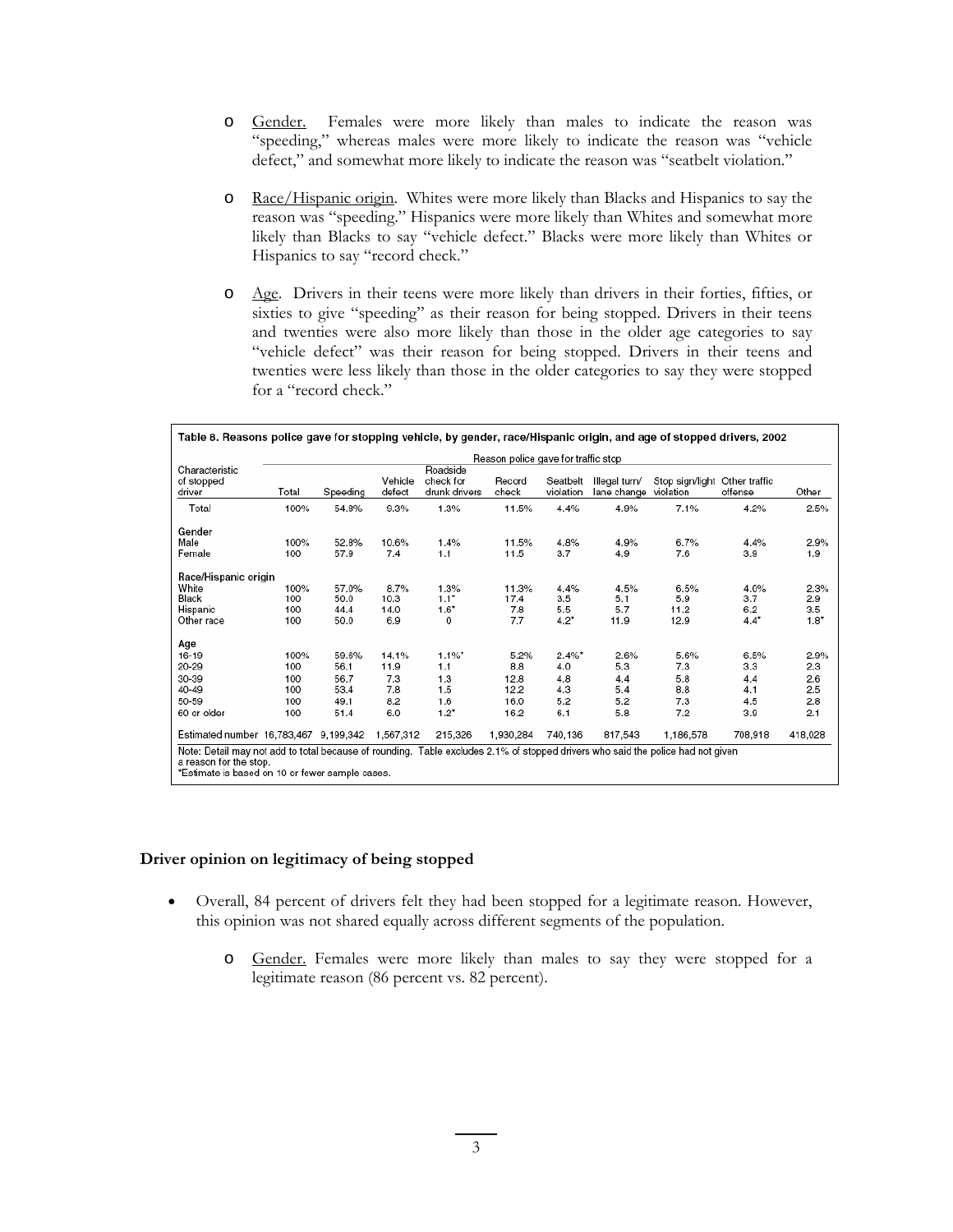- o Race/Hispanic origin. Blacks were less likely than Whites and somewhat less likely than Hispanics to say they were stopped for a legitimate reason (73 percent vs. 86 percent and 82 percent, respectively).
- o Age. There were no significant differences between age groups on whether they felt they were stopped for a legitimate reason.

# **Opinion on whether police acted properly during stop**

- Overall, 88 percent of all drivers stopped by law enforcement felt the officer behaved properly during stop.
	- o Gender. Females were more likely than males to say the officer behaved properly (90 percent vs. 87 percent).
	- o Race/Hispanic origin. Black and Hispanic drivers were less likely than White drivers to feel the police behaved properly (78 percent and 85 percent vs. 90 percent, respectively)
	- o Age**.** Drivers age 60 or older were more likely than drivers in their teens, twenties, thirties, or forties to believe the police behaved properly during the stop.

# **Stops and racial profiling**

- One way to investigate whether racial profiling occurs during traffic stops is to look at the percentage of Black drivers stopped during the day (when the driver's race can be seen) and to compare this to the percentage of Black drivers stopped during the night (when profiling would be much more difficult). A larger percentage of stops during the day would be one possible indication that profiling occurred.
	- o Blacks were a *smaller* percentage of daytime traffic stops than nighttime traffic stops (11 percent vs. 15 percent).
	- o Based on the visibility of the driver's race, the results provide no specific evidence of differential stops between Blacks and Whites.

# **Warnings and tickets issued during traffic stops**

- Overall, 58.6 percent of all stopped drivers received a traffic ticket, and another 25.3 percent received a warning (written or verbal).
	- o Gender. Females were more likely than males to receive a warning (26.9 percent vs. 24.2 percent). Males were more likely to be ticketed than females (59.8 percent vs. 56.8 percent).
	- o Race/Hispanic origin. White drivers were more likely than Black or Hispanic drivers to be issued a warning during a traffic stop (27.4 percent vs. 18.3 percent vs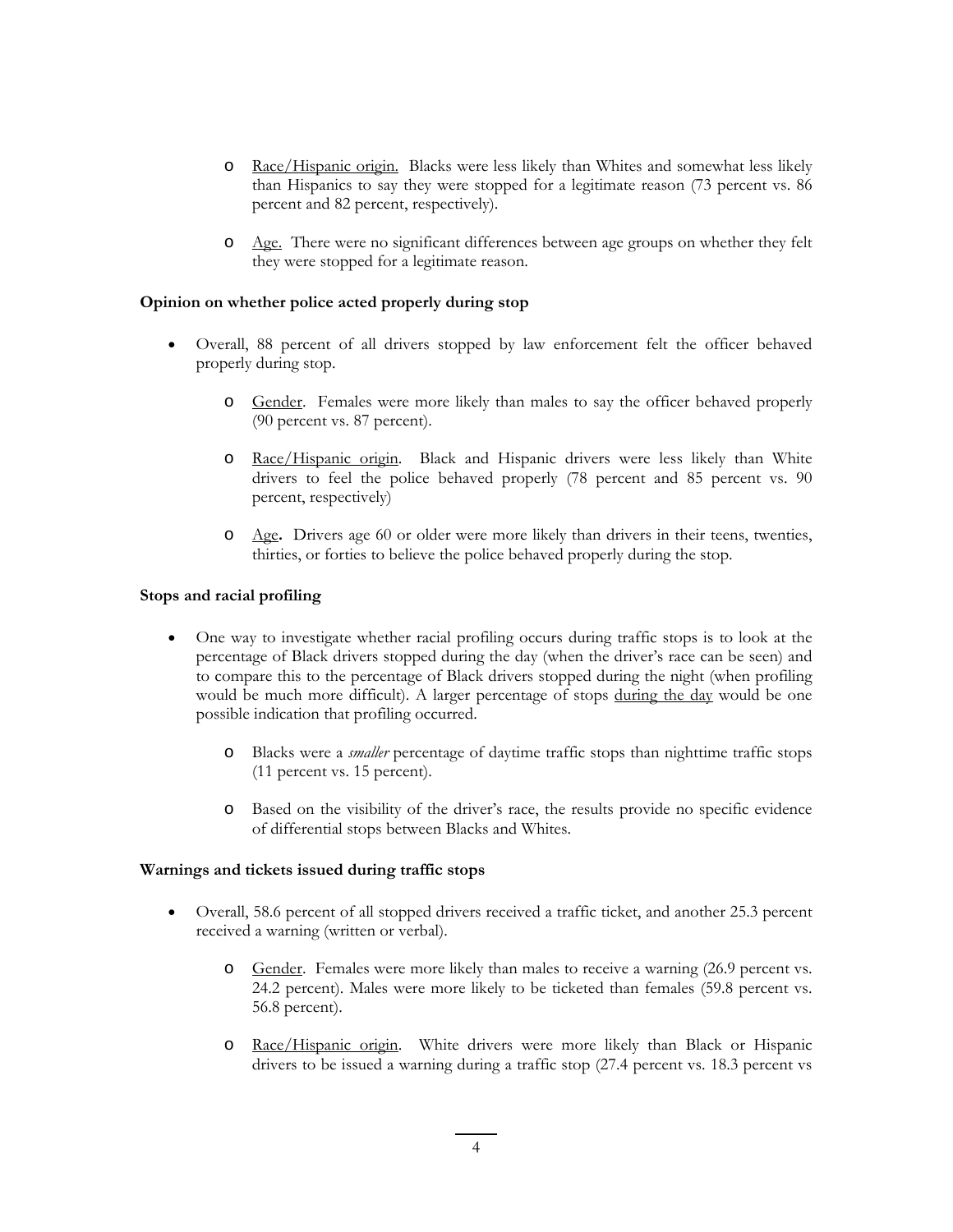18.2 percent, respectively). Hispanics were more likely to be ticketed than either Whites or Blacks (71.5 percent vs. 56.5 percent and 58.4 percent, respectively). There was no significant difference in ticketing percentage between Whites and Blacks.

o Age. Drivers ages 50 and older were less likely to be ticketed than drivers in younger age groups.

# **Arrests resulting from traffic stop**

- 2.7 percent of drivers stopped by the police were arrested for reasons including failing a sobriety test, having drugs or an illegal weapon on the driver or in the vehicle, having an outstanding warrant for arrest, and assaulting the officer.
	- o Gender. Stopped males were more likely than stopped females to be arrested (3.7 percent vs. 1.1 percent).
	- o Race/Hispanic origin. Blacks (5.8 percent) and Hispanics (5.2 percent) were more likely than Whites (2 percent) to be arrested. While Blacks made up 11 percent of all stopped drivers, they made up 23.8 percent of all arrested drivers. Similarly, Hispanics made up 9.5 percent of all stopped drivers but 18.4 percent of those arrested.
	- o Age. Drivers in their twenties (3.7 percent) or thirties (2.9 percent) were more likely than drivers in their fifties (1.5 percent) to be arrested during a traffic stop.

# **Use of force against driver**

- Approximately 1.1 percent of the 16.8 million drivers stopped by police indicated force was used or threatened to be used against them.
	- o Gender: Males were four times more likely than females to say police used or threatened force against them (1.6 percent vs. 0.4 percent).
	- o Race/Hispanic origin. Police were more likely to use force against a Black or Hispanic driver than a White driver (2.7 percent and 2.4 percent vs. 0.8 percent)
	- o Age. The younger the driver's age, the more likely that law enforcement used or threatened force. The percentage of those who indicated force was used or threatened against them decreased as the age group increased.
- About 87 percent of those who had force used against them felt the force was "excessive."

# **Driver, vehicle searches**

- 5 percent of all traffic stops involved the officer searching the driver, the car, or both.
	- o Gender. Police were more likely to search the driver/vehicle of males than of females (7.1 percent vs. 1.8 percent)